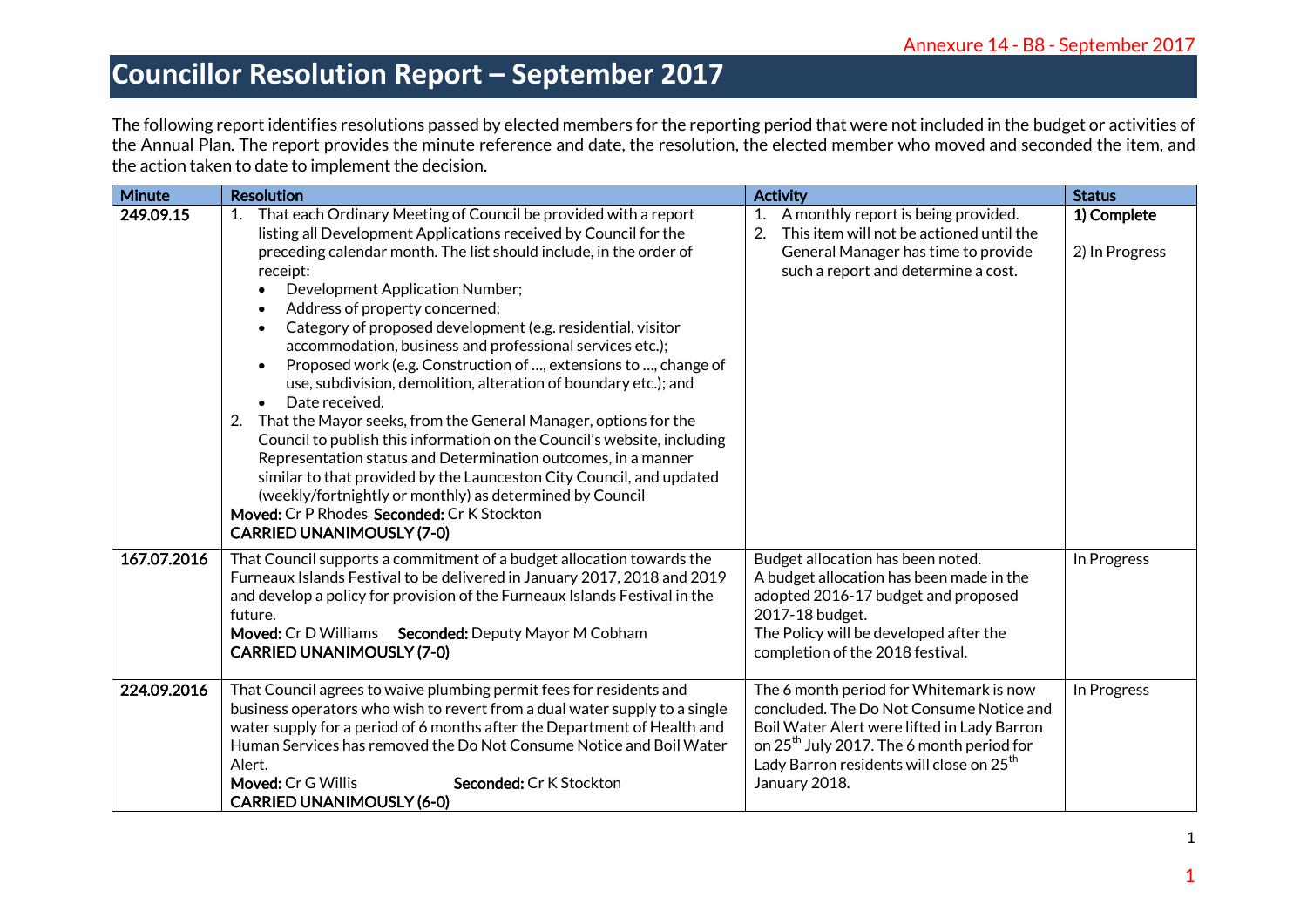| Minute      | <b>Resolution</b>                                                                                                                                                                                                                                                                                                                                                                            | <b>Activity</b>                                                                                                                                                                                                                                                                                                                                                                                                                                                                                                    | <b>Status</b> |
|-------------|----------------------------------------------------------------------------------------------------------------------------------------------------------------------------------------------------------------------------------------------------------------------------------------------------------------------------------------------------------------------------------------------|--------------------------------------------------------------------------------------------------------------------------------------------------------------------------------------------------------------------------------------------------------------------------------------------------------------------------------------------------------------------------------------------------------------------------------------------------------------------------------------------------------------------|---------------|
| 247.10.2016 | That Council supports the fourth option contained in the Flinders Island<br>Waste Management Feasibility Report and proceeding in accordance with<br>the recommendations.<br>Moved: Cr D Williams Seconded: Deputy Mayor M Cobham<br><b>CARRIED UNANIMOUSLY (7-0)</b>                                                                                                                        | Tender documents have been released,<br>submissions received and processed.<br>Updates provided at May, June and August<br>2017 Workshops. Preferred contractor<br>identified and report recommending same<br>adopted at the June 2017 Council Meeting.<br>Additional financial advice being obtained.<br>Discussions to update the new owners of the<br>preferred contractor have commenced.<br>Report to 21 September Council Meeting<br>with progress update and recommendations.<br>Refer also to 155.06.2017. | In Progress   |
| 250.10.2016 | That Council directs the Acting General Manager to:<br>have the current tank inspected to determine what is required for<br>compliance; and scope out the project and the associated costs of<br>delivering a Business Case for the Aviation Fuel Storage Facility; and report<br>back to Council.<br>Moved: Cr G Willis<br><b>Seconded: Cr P Rhodes</b><br><b>CARRIED UNANIMOUSLY (6-0)</b> | Inspection and report completed.<br>Discussions with Sharp Airlines commenced.                                                                                                                                                                                                                                                                                                                                                                                                                                     | In Progress   |
| 251.10.2016 | That Council directs the Acting General Manager to scope out the project<br>and the associated costs of delivering a Business Case for the Airport<br>Hangars and report back to Council.<br>Moved: Cr D Williams<br>Seconded: Cr K Stockton<br><b>CARRIED UNANIMOUSLY (7-0)</b>                                                                                                             | A report was prepared and discussed at the<br>March 2017 Council workshop.<br>Implementation of survey and leases is being<br>undertaken. A mini access plan will also be<br>required. Matter to be considered as part of<br>a wider Airport Business Case. Summary of<br>Fees and Charges outlined at June 2017<br>Workshop and commercial-in-confidence<br>report provided to Councillors. Further<br>update provided at the August 2017 Council<br>workshop.                                                    | In Progress   |
| 287.11.2016 | That the Works and Services Department also considers stabilisation of<br>high density truck turning intersections and entry points.<br>Moved: Cr C Rhodes<br>Seconded: Cr P Rhodes<br><b>CARRIED UNANIMOUSLY (6-0)</b>                                                                                                                                                                      | The financial and time costs of dropping the<br>stabiliser off the contracted float were too<br>much to consider stabilising small areas such<br>as intersections in the recent campaign. The                                                                                                                                                                                                                                                                                                                      | Not started   |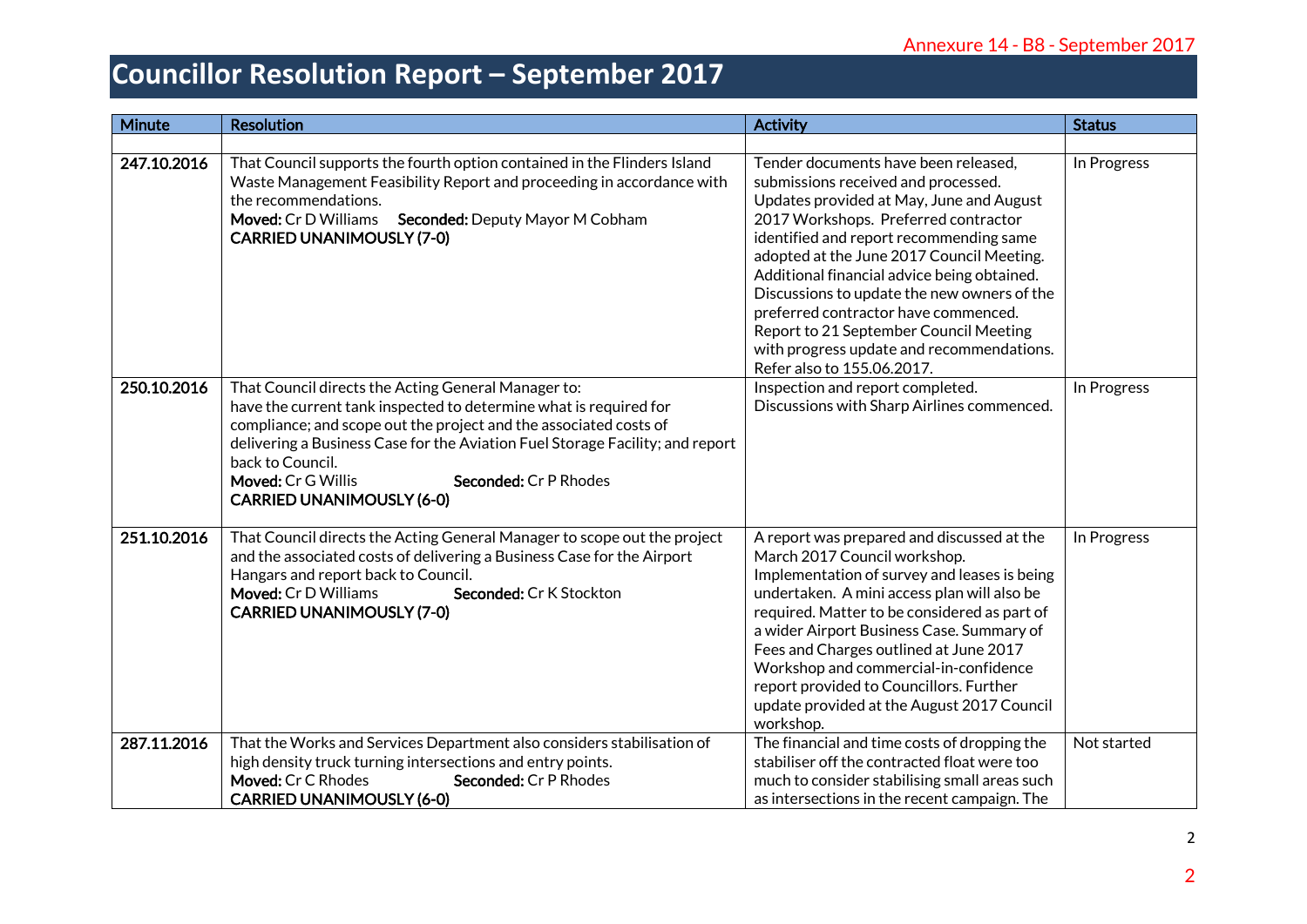| Minute      | <b>Resolution</b>                                                                                                                                                                                                                                                                                                                                                                                                                                                                                                                                                                                                                                       | <b>Activity</b>                                                                                                                                                                                                                                                                                                                                                              | <b>Status</b>                                                                                                                                    |
|-------------|---------------------------------------------------------------------------------------------------------------------------------------------------------------------------------------------------------------------------------------------------------------------------------------------------------------------------------------------------------------------------------------------------------------------------------------------------------------------------------------------------------------------------------------------------------------------------------------------------------------------------------------------------------|------------------------------------------------------------------------------------------------------------------------------------------------------------------------------------------------------------------------------------------------------------------------------------------------------------------------------------------------------------------------------|--------------------------------------------------------------------------------------------------------------------------------------------------|
|             |                                                                                                                                                                                                                                                                                                                                                                                                                                                                                                                                                                                                                                                         | intersections of Memana/Lucks Rd and<br>Memana/Lackrana Rd will be included in the<br>next stabilisation program along with<br>sections of Memana Rd.<br>Lady Barron/Lackrana Rd intersection is the<br>responsibility of StateGrowth and will be<br>pursued for stabilisation in that program<br>also.                                                                      |                                                                                                                                                  |
| 292.11.2016 | That Flinders Council lobbies the relevant government agencies and<br>Ministers to amend the Bass Strait Passenger Vehicle Equalisation Scheme<br>(BSPVES) to include an intrastate component i.e. between 'mainland'<br>Tasmania and the Furneaux Group. The aim of this Notice of Motion is to<br>benefit residents of the Furneaux Islands.<br>That if deemed appropriate, depending on current shipping arrangements,<br>the General Manager liaises with King Island Council re their possible<br>involvement in changing the BSPVES to include an intrastate component.<br>Moved: Deputy Mayor M Cobham<br>Seconded: Cr G Willis<br>CARRIED (5-1) | Follows 293.11.2016                                                                                                                                                                                                                                                                                                                                                          | Not started                                                                                                                                      |
| 293.11.2016 | That a business plan/report outlining the advantages of and reasons for an<br>intrastate component of the BSPVES be developed by Council to support<br>the lobbying process and that a budget allocation be considered at the half<br>yearly budget review for this purpose.<br>Moved: Mayor C Cox Seconded: Cr D Williams<br><b>CARRIED UNANIMOUSLY (6-0)</b>                                                                                                                                                                                                                                                                                          | This matter to be addressed as part of<br>investigation of the general investigation of<br>the disadvantage of Flinders region and<br>community.<br>Application for funding assistance under the<br>Commonwealth's Building Better Regions<br>Program - Community Stream has been<br>lodged.<br>Awaiting the outcome.                                                        | Part of the<br>application for<br>Funding made<br>under the<br>Commonwealth'<br>s Building Better<br>Regions<br>Program-<br>Community<br>Stream. |
| 316.12.2016 | That Council agrees to pursue the extension of Robert Street by<br>approximately 80 metres.<br>Moved: Cr P Rhodes<br>Seconded: Cr K Stockton<br><b>CARRIED UNANIMOUSLY (7-0)</b>                                                                                                                                                                                                                                                                                                                                                                                                                                                                        | Council staff have commenced enquiries<br>with Crown Land Services. Preliminary legal<br>advice regarding the process has also been<br>obtained. The property owner that made the<br>initial request has sold the land and the new<br>owner has indicated that he does not wish to<br>pursue the matter. Review also indicates<br>that the road and associated land is flood | Rationale for<br>proceeding as<br>intended is<br>questioned                                                                                      |

3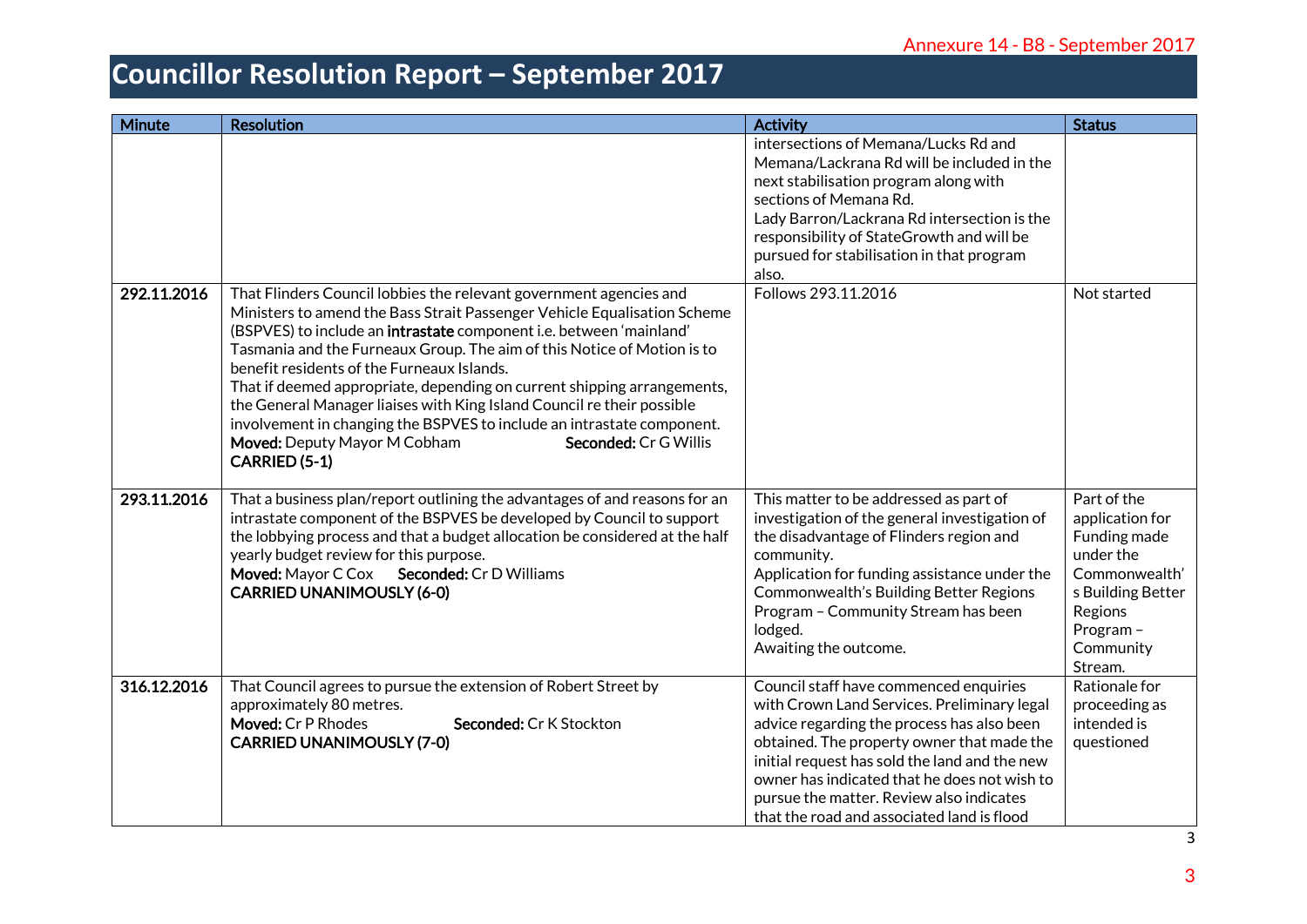| Minute      | <b>Resolution</b>                                                                                                                                                                                                                                                                                                                                                                                                                                                                                                                                                                                                                                                                                                                                                                                                                                                                                                                                                                                                                                                                                                                                                                                                     | <b>Activity</b>                                                                                                                                                                                                                                                                                                                                        | <b>Status</b>                                                                                                                                          |
|-------------|-----------------------------------------------------------------------------------------------------------------------------------------------------------------------------------------------------------------------------------------------------------------------------------------------------------------------------------------------------------------------------------------------------------------------------------------------------------------------------------------------------------------------------------------------------------------------------------------------------------------------------------------------------------------------------------------------------------------------------------------------------------------------------------------------------------------------------------------------------------------------------------------------------------------------------------------------------------------------------------------------------------------------------------------------------------------------------------------------------------------------------------------------------------------------------------------------------------------------|--------------------------------------------------------------------------------------------------------------------------------------------------------------------------------------------------------------------------------------------------------------------------------------------------------------------------------------------------------|--------------------------------------------------------------------------------------------------------------------------------------------------------|
| 319.12.2016 | 1. That Council actively pursue acquiring a Crown Land lease over the<br>relevant section of land that will allow legal public access of the area<br>that historically has been known as Badger Corner boat ramp.<br>That Council consults with a community "user group" at a one-off on-<br>2.<br>site meeting to be held no later than early February 2017.<br>3.<br>That Council, via the relevant application process, actively pursues a<br>co-funded grant via Marine and Safety Tasmania's (MAST) recreational<br>boating fund prior to 31st March 2017 if possible.<br>That two infrastructure options (basic and enhanced) be costed to<br>4.<br>inform Council of the commitment of the capital funding required and<br>to enable Council to provide confirmation to MAST, in the form of a<br>motion, that it will provide the balance of the capital funding required<br>should Council consider the cost appropriate.<br>Moved: Deputy Mayor M Cobham<br>Seconded: Cr P Rhodes<br><b>CARRIED UNANIMOUSLY (7-0)</b>                                                                                                                                                                                       | prone. There remain cost issues.<br>A community user group meeting was<br>conducted on site 20 <sup>th</sup> February 2017. The<br>matter was presented to Council for<br>decision at the March Council Meeting<br>where it was agreed to lodge an application.<br>This has now been carried out but the<br>application was ultimately not successful. | 1) Crown Land<br>access In<br>Progress<br>$2$ and 4)<br>complete<br>3) Council to<br>review whether<br>to follow up with<br><b>MAST</b><br>application |
| 50.03.2017  | That Council accepts the advice of Council's Audit Panel such that the<br>1.<br>Flinders Council Audit Panel membership be altered so that it be made<br>up of an independent Chairperson who may be from off-island, to<br>include the two current independent members and that the two<br>Councillor members step down from the Panel.<br>2.<br>That any other Councillor except the Mayor has a standing invitation<br>to attend any meeting as an observer.<br>That Council authorises the General Manager to seek out suitable<br>3.<br>candidates for presentation to Council for review and decision as a<br>Chairperson.<br>That Council allocates an appropriate budget to support the Panel's<br>4.<br>work.<br>5.<br>That the Council acknowledges the contribution to the Audit Panel<br>that John Dick has made free and gratis and confirms that he remains<br>as Audit Panel Chair until an appointment to the position of<br>Chairperson is made at which time he will revert to an ordinary<br>independent member of the Audit Panel.<br>That Council allocates appropriate secretarial support to assist the<br>6.<br>Panel in its work.<br>Moved: Cr K Stockton<br>Seconded: Deputy Mayor M Cobham | Initial discussions with prospective<br>chairpersons commenced. One application<br>received and later withdrawn due to work<br>commitments. Two other potential<br>candidates approached but also unable to<br>formalise due to work commitments.                                                                                                      | In Progress                                                                                                                                            |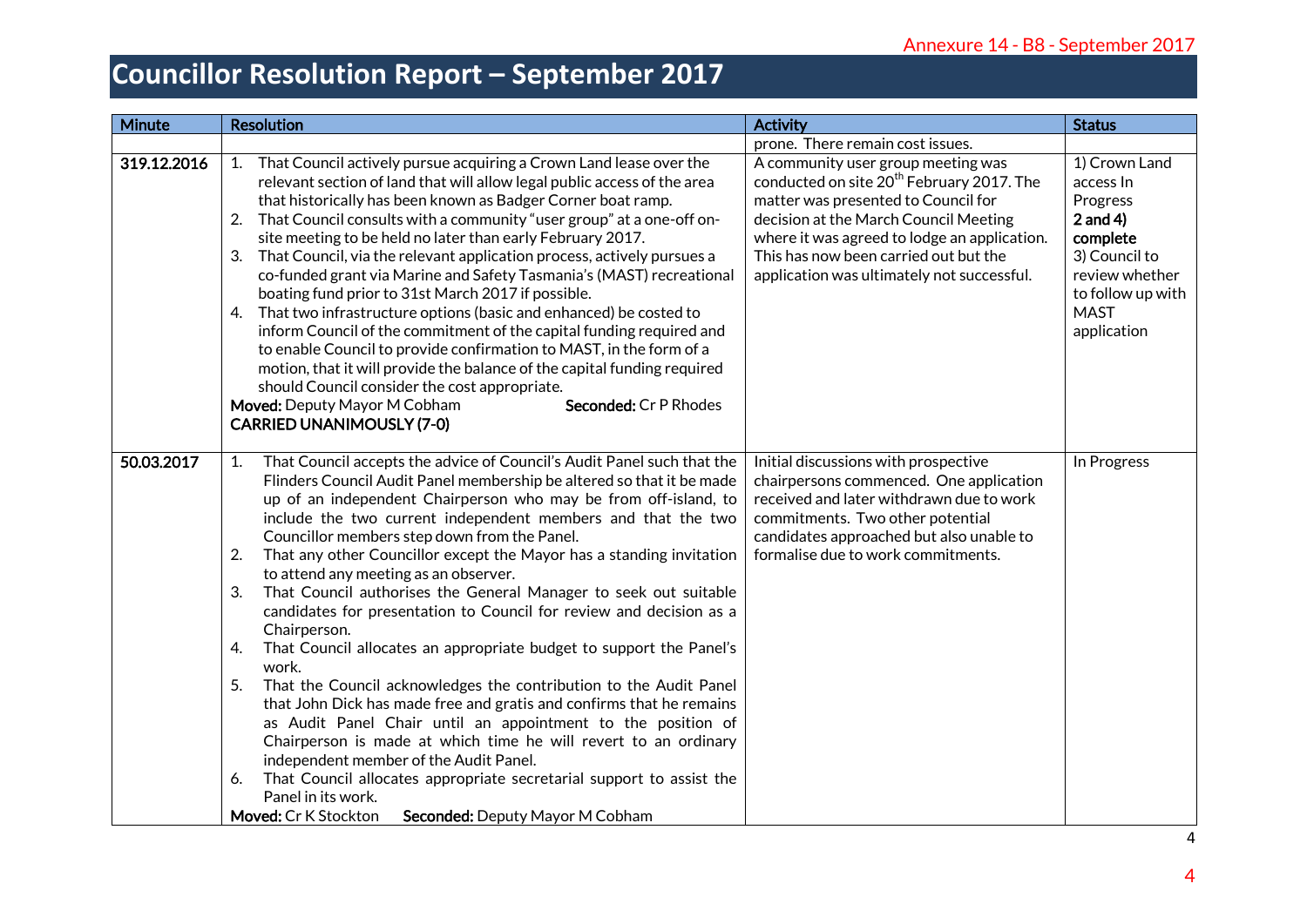| <b>Minute</b> | <b>Resolution</b>                                                                                                                                                                                                                                                                                                                                                                                                                                                                                                                                        | <b>Activity</b>                                                                                                                                                                     | <b>Status</b>                     |
|---------------|----------------------------------------------------------------------------------------------------------------------------------------------------------------------------------------------------------------------------------------------------------------------------------------------------------------------------------------------------------------------------------------------------------------------------------------------------------------------------------------------------------------------------------------------------------|-------------------------------------------------------------------------------------------------------------------------------------------------------------------------------------|-----------------------------------|
|               | CARRIED (5-1)                                                                                                                                                                                                                                                                                                                                                                                                                                                                                                                                            |                                                                                                                                                                                     |                                   |
| 58.03.2017    | That Council:<br>Note the information provided to Councillors;<br>Empowers the General Manager's Performance<br>2.<br>Review<br>Committee to consider and recommend to Council a process(s) to<br>undertake the performance review required prior to the end of<br>the 6 month probation period;<br>Requests the General Manager's Performance Review Committee<br>3.<br>to develop performance indicators as referred to in Schedule 3 of<br>the employment contract.<br>Moved: Mayor C Cox Seconded: Cr K Stockton<br><b>CARRIED UNANIMOUSLY (6-0)</b> | The performance review has been<br>completed and the General Manager<br>appointed to the position. Performance<br>indicators are yet to be developed.                               | 1 & 2) complete<br>3) In Progress |
| 81.04.2017    | That Council strongly considers making an allocation for Professional<br>Development (program for team building) activities in the 2018-19 budget.<br>Moved: Cr P Rhodes<br>Seconded: Cr K Stockton<br><b>CARRIED UNANIMOUSLY (7-0)</b>                                                                                                                                                                                                                                                                                                                  | To be kept within the schedule until next<br>elected Council makes a determination.                                                                                                 | Retain within<br>Schedule         |
| 147.06.2017   | Moved: Cr G Willis<br>Seconded: Deputy Mayor M Cobham<br>That Council adopts the Related Party Disclosure Policy and Procedure as<br>amended at this meeting and allows it to lay on the table for 28 days for<br>public comment.<br><b>CARRIED UNANIMOUSLY (7-0)</b>                                                                                                                                                                                                                                                                                    | The Policy was available for public comment<br>until 20 July with no submissions received. It<br>will be formally adopted at the 17 <sup>th</sup> August<br><b>Council Meeting.</b> | Complete                          |
| 155.06.2017   | Moved: Cr G Willis<br>Seconded: Cr K Stockton<br>That Council appoints the successful Early Contractor Involvement<br>respondent (ToxFree now JJ Richards) to carry out 'stage 2' of the waste<br>management project and through direct negotiations authorise the<br>General Manager to present to Council for consideration a final tender that<br>meets Council's long term waste management objectives.<br><b>CARRIED UNANIMOUSLY (6-0)</b>                                                                                                          | Refer 247.10.2016. Additional financial<br>information being obtained before<br>resolution actioned.                                                                                | Not started                       |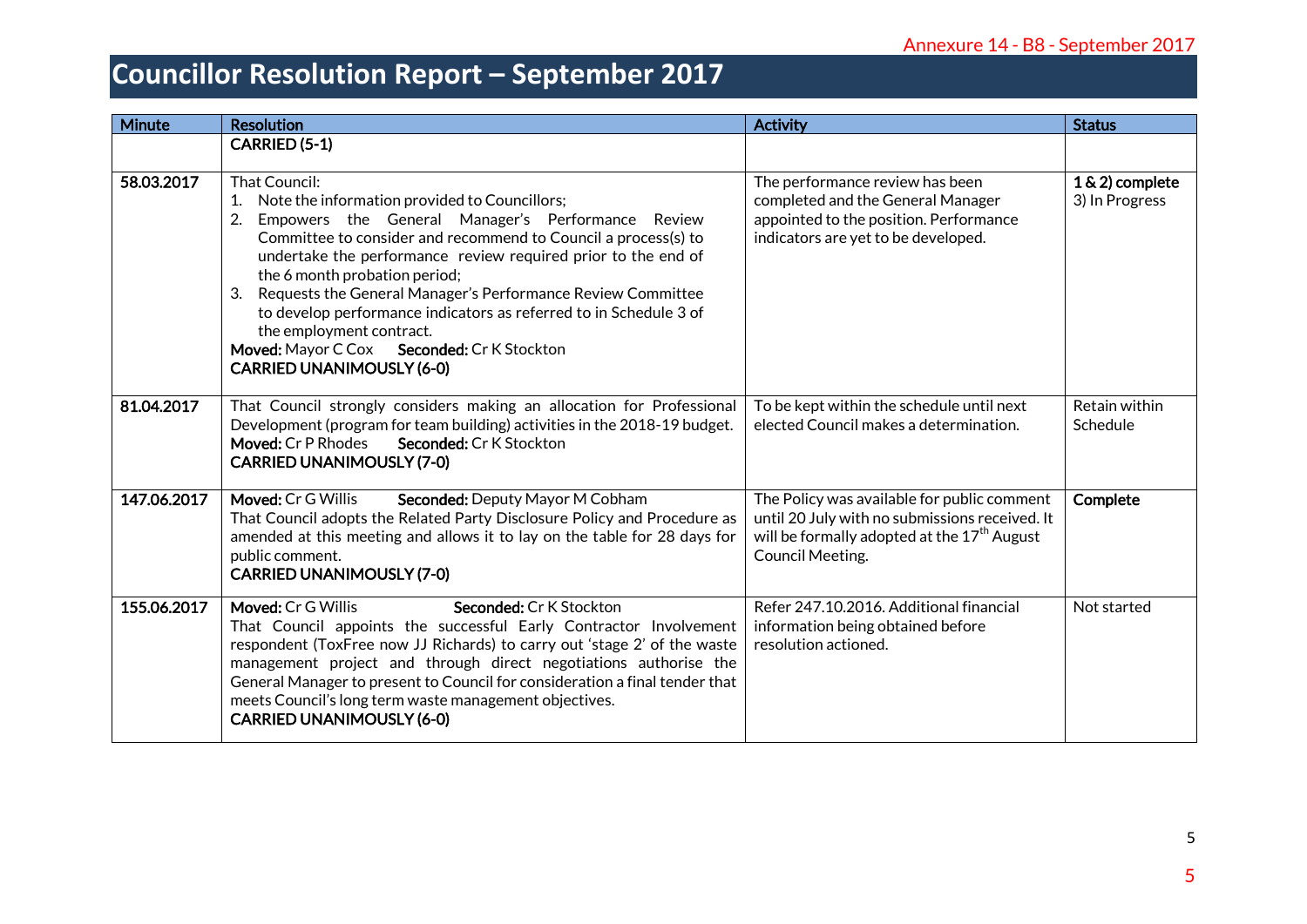| <b>Minute</b> | <b>Resolution</b>                                                                                                                                                                                                                                                                                                                                                                                                                                                                                                                                                                                                                                                                                                                                                                                                                                                                                                                                                                                                                                                                                                                                                                                                                                                                                                                                                                                                               | <b>Activity</b>                                                                                                                                                                                                                                       | <b>Status</b> |
|---------------|---------------------------------------------------------------------------------------------------------------------------------------------------------------------------------------------------------------------------------------------------------------------------------------------------------------------------------------------------------------------------------------------------------------------------------------------------------------------------------------------------------------------------------------------------------------------------------------------------------------------------------------------------------------------------------------------------------------------------------------------------------------------------------------------------------------------------------------------------------------------------------------------------------------------------------------------------------------------------------------------------------------------------------------------------------------------------------------------------------------------------------------------------------------------------------------------------------------------------------------------------------------------------------------------------------------------------------------------------------------------------------------------------------------------------------|-------------------------------------------------------------------------------------------------------------------------------------------------------------------------------------------------------------------------------------------------------|---------------|
| 174.07.2017   | Moved: Cr D Williams Seconded: Deputy Mayor M Cobham<br>That Council agrees to re-invest interest as and when it falls due and also<br>adopts the revised Investment Policy and allows it to lie on the table for 28<br>days.<br><b>CARRIED UNANIMOUSLY (6-0)</b>                                                                                                                                                                                                                                                                                                                                                                                                                                                                                                                                                                                                                                                                                                                                                                                                                                                                                                                                                                                                                                                                                                                                                               | The Investment Policy has been made<br>available for public comment until 31 <sup>st</sup><br>August2017.                                                                                                                                             | In Progress   |
| 177.07.2017   | Moved: Cr G Willis<br>Seconded: Deputy Mayor M Cobham<br>That Council resolves to:<br>1) Adopt the revised document - Flinders Council's Public Interest<br>Disclosure Procedures dated July 2017<br>Submit the document to the Ombudsman for approval.<br>Review the procedures (as required under the Public Interest<br>3)<br>Disclosure Act 2002) every 3 years.<br><b>CARRIED UNANIMOUSLY (6-0)</b>                                                                                                                                                                                                                                                                                                                                                                                                                                                                                                                                                                                                                                                                                                                                                                                                                                                                                                                                                                                                                        | The adopted procedure has been loaded<br>onto Council's website and distributed to<br>staff and Councillors.<br>It has been submitted to the Ombudsman for<br>approval and awaiting a response.                                                       | In Progress   |
| 201.08.2017   | 1. That Council agrees in principle to the trial operation of a community<br>gym in Whitemark.<br>2. That Council authorises the General Manager to negotiate the following<br>matters with the local Lions Club committee:<br>a) an appropriate rental lease or agreement;<br>b) an appropriate rental amount taking into account that the Community<br>Gym is not a commercially viable business, however has proven to be a well<br>patronised facility with considerable potential to contribute to community<br>health and well-being; and<br>c) an appropriate interim agreement (including insurance and access) that<br>covers the period between 1st Sept 2017 and the commencement of<br>Council's management of the Whitemark Community Gym (i.e. this will<br>allow the Gym facility to continue to operate once the current private<br>operator has ceased operating on 31st August 2017, as previously advised).<br>3. That Council authorises the General Manager to negotiate a fair and<br>reasonable financial amount to purchase or lease the privately owned gym<br>equipment items (from the current operator) that will ensure the Gym<br>continues to provide appropriate facilities for attendees.<br>4. That Council authorises a Special Committee of Council to be<br>established to assist with ongoing operations of a Whitemark Community<br>Gym.<br>Moved: Cr K Stockton Seconded: Cr D Williams | Interim arrangements entered into with the<br>Lions Club and the current provider for<br>operation to be retained on an interim basis<br>pending finalisation of a formal lease.<br>Update report to the 21 September 2017<br><b>Council Meeting.</b> | In Progress   |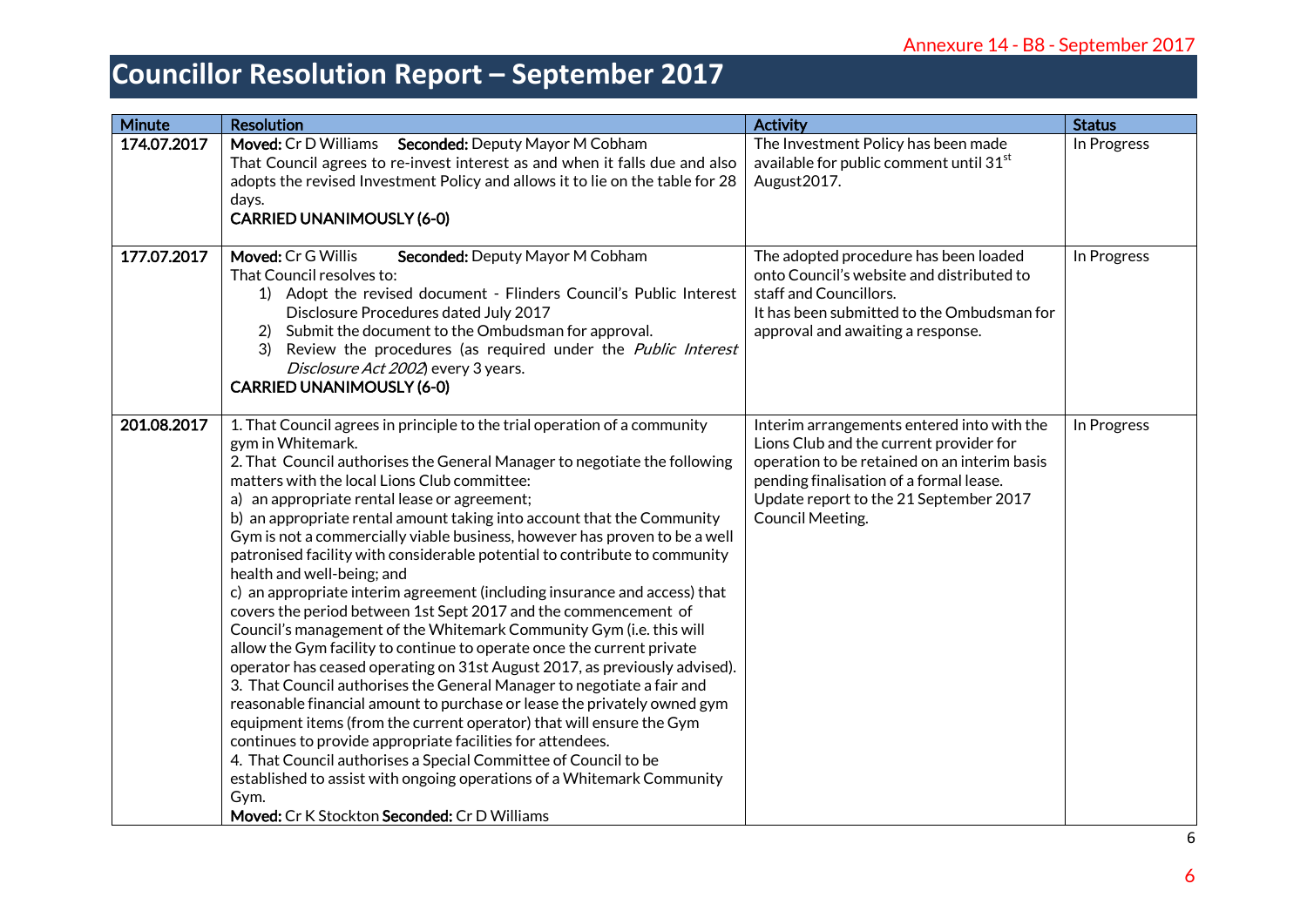| Minute      | <b>Resolution</b>                                                                                                                                                                                                                                                                                                                                                                                                                                                                                                                                                                                                                                                                                                                                                                                                                                                                                         | <b>Activity</b>                                                                                                                                                                                                                                                                                                               | <b>Status</b> |
|-------------|-----------------------------------------------------------------------------------------------------------------------------------------------------------------------------------------------------------------------------------------------------------------------------------------------------------------------------------------------------------------------------------------------------------------------------------------------------------------------------------------------------------------------------------------------------------------------------------------------------------------------------------------------------------------------------------------------------------------------------------------------------------------------------------------------------------------------------------------------------------------------------------------------------------|-------------------------------------------------------------------------------------------------------------------------------------------------------------------------------------------------------------------------------------------------------------------------------------------------------------------------------|---------------|
|             | <b>CARRIED (5-1)</b>                                                                                                                                                                                                                                                                                                                                                                                                                                                                                                                                                                                                                                                                                                                                                                                                                                                                                      |                                                                                                                                                                                                                                                                                                                               |               |
| 202.08.2017 | That Council approves the removal of Raoul Harper as a signatory and that<br>the General Manager, Bill Boehm, becomes a signatory on the Westpac<br>Investment account.<br>Moved: Cr G Willis Seconded: Cr C Rhodes<br><b>CARRIED UNANIMOUSLY (6-0)</b>                                                                                                                                                                                                                                                                                                                                                                                                                                                                                                                                                                                                                                                   | Application being processed.                                                                                                                                                                                                                                                                                                  | In Progress   |
| 203.08.2017 | Council authorises the following to witness the use of the Flinders Council<br>Common Seal on the following basis:<br>General Manager and Corporate Services Manager - All transactions duly<br>authorised by Council or within the power of the officer excepting the<br>sealing of final plans for the purposes of section 89 of the Local<br>Government (Building and Miscellaneous Provisions) Act 1993.<br>Mayor or Deputy Mayor and one other Councillor - The sealing of final<br>plans for the purposes of section 89 of the Local Government (Building and<br>Miscellaneous Provisions) Act 1993<br>Moved: Cr G Willis Seconded: Cr K Stockton<br><b>CARRIED UNANIMOUSLY (6-0)</b>                                                                                                                                                                                                               | Noted                                                                                                                                                                                                                                                                                                                         | Complete      |
| 208.08.2017 | That the date and time of the September Ordinary Meeting of Council be<br>changed from Thursday 14th September at 1pm to Thursday 21st<br>September 2017 at 1pm.<br>Moved: Cr G Willis Seconded: Cr P Rhodes<br><b>CARRIED UNANIMOUSLY (6-0)</b>                                                                                                                                                                                                                                                                                                                                                                                                                                                                                                                                                                                                                                                          | Noted                                                                                                                                                                                                                                                                                                                         | Complete      |
| 209.08.2017 | That in relation to the Flinders and Cape Barren Islands Telecoms<br>Transformation Project (Project) Council resolves as follows:<br>(a) Council agrees that the previously agreed (16.01.2017) contribution of<br>\$770,000 be formally adopted and this recognised contingency item be<br>formally included as a budget variation into the 2017/18 Budget;<br>(b) Council agrees pursuant to Regulation 27(i) of the Local Government<br>(General) Regulations 2015 that the proposed contract with Telstra for<br>delivery of the Project is not required to be put through a public tender<br>process due to extenuating circumstances which include but are not limited<br>to the remoteness of the locality, the unavailability of competitive or<br>reliable tenderers as Telstra is the only available tenderer and<br>telecommunications supplier on the Island, and that Telstra has committed | Updated program of works being finalised by<br>Telstra with legal oversight and agreement<br>to follow. BBBR Fund Schedule also being<br>updated. Telstra and State Government<br>formal public launch of project undertaken<br>on 4 September 2017 in Launceston with the<br>Mayor and the General Manager in<br>attendance. | Completed     |